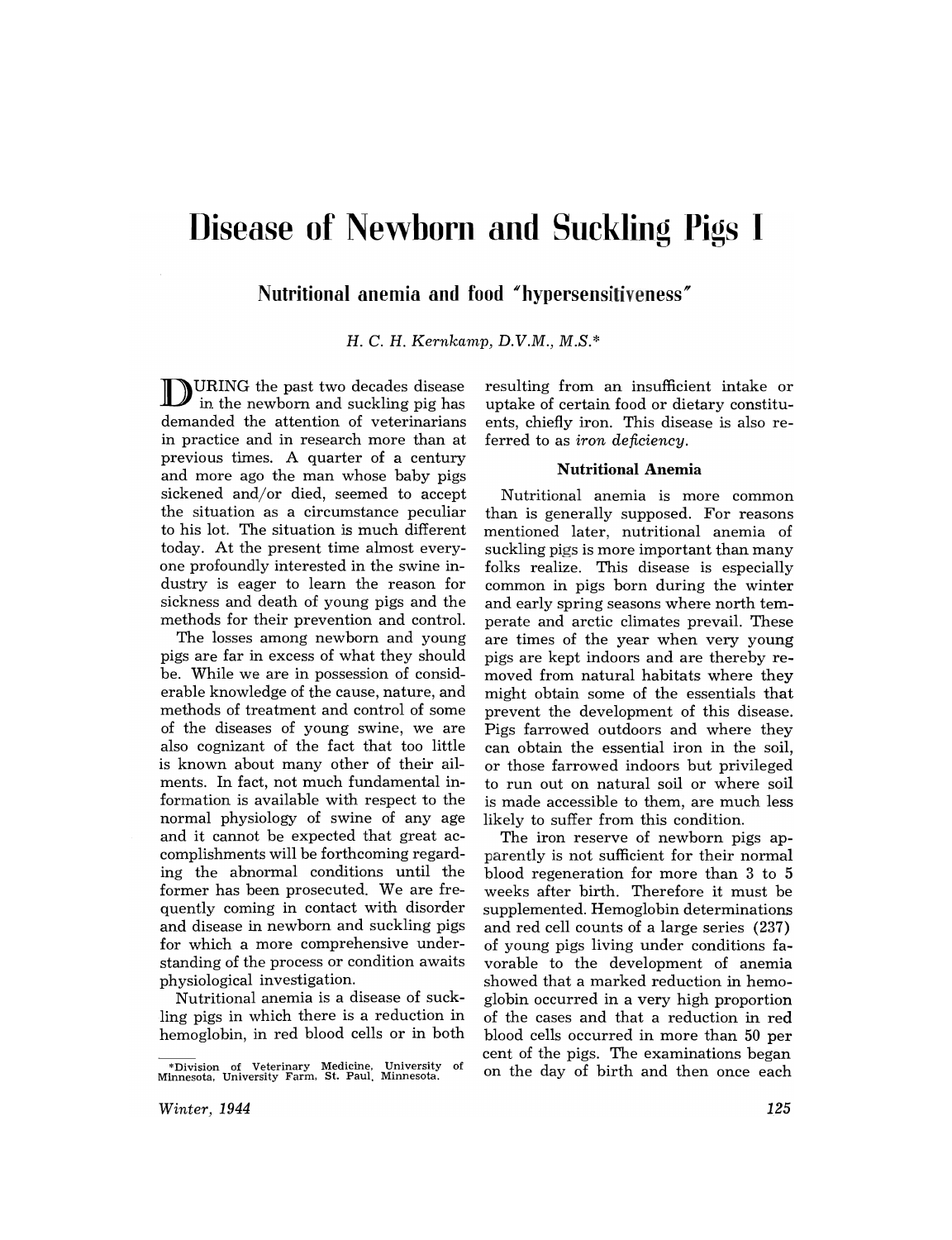week for 5 to 7 weeks. This anemia could be prevented by supplemental feeding of inorganic iron and the course of the disease, based on the degree of the anemia, could be satisfactorily managed by administering various quantities of ovendried soil (in this case a loam soil gathered up at University Farm) or by permitting the pigs to eat it *ad libitum.* 

## Symptoms

The clinical picture of nutritional anemia in suckling pigs is quite distinctive and diagnostic. In the first place one takes into consideration the circumstances under which the disease most frequently occurs. Chief among these is the situation in which the suckling pigs are confined to stalls or pens where they cannot contact soil. (in this connection we have in mind soils that contain more than just traces of iron). More and more we are finding that farrowing pens and rearing pens are constructed with concrete or board floors, which, insofar as this ailment is concerned, are not the most desirable. We are not condemning this sort of construction because it has many good points with respect to maintaining good hygiene. The deficiency can be compensated by methods which will be described later.

A second important point in connection with the occurrence of nutritional anemia is the matter of the age of the affected pigs. The third to the fifth week of postnatal life is the time that the earliest physical signs are generally manifested. This means, however, that the disease was in progress for several days at the best. There is pallor of the skin of the ears and snout and in breeds with nonpigmented skin, even the entire skin is pale. The mucous membranes and sclera of the eye, and the mucous membranes of the mouth are pale. "Plumpness" and "fatness" in pigs of anemia age, even to the extent of wrinkling in the regions of the neck, shoulders, loin, and flank are characteristics of anemia more often than they are signs of vigor and health. The "plumpness" and "fatness" are frequently the result of accumulations of fluid in the subcutaneous tissues (anasarca) due to a disturbance of osmotic pressure balances of the blood plasma.

With the progress of the disease, respiratory symptoms are evident. A rapid, "thumpy" breathing abdominal in type occurs. The reduced capacity of the blood to transport oxygen together with the edema of the lungs is the reason for the hyperpnea. Another symptom displayed by many cases is the voiding of a light colored and watery stool. This often takes on the characteristic of "scours." A small proportion of the cases will vomit. No thermic reaction occurs.

While the physical signs described above are very valuable diagnostic criteria, nevertheless, the most specific evidence of the disease rests with the blood picture. Hemoglobin examinations on the freshly drawn blood are of greatest value. Values of 6 Gm. of hemoglobin per 100 cc. of blood are indicative of an abnormal state. Cases in which this falls to 3 Gm. per 100 cc. are to be considered poor risks. If these are to be measured on the Tallquist scale then 50-60 per cent is indicative of anemia and 20-30 per cent a case with great potentiality of death. Where a count can be made of the number of erythrocytes per cmm. one frequently finds less than 3,- 500,000 cells in cases of anemia. It is highly desirable to prepare a blood smear and stain it by Wright's method. An examination of a smear from a typical case of nutritional anemia will show that most of the red cells are smaller and paler staining than normal. The coloring of these cells seems to be more concentrated at the periphery leaving them quite pale in the center.

## Post-mortem **Findings**

The autopsy on a typical case of nutritional anemia will show certain changes that can be interpreted as quite characteristic. If one has the opportunity to sacrifice a case for post-mortem purposes, careful notice should be given to the appearance of the shed blood. In patients with anemia the blood will be very light colored, "watery," and "thin." The heart is enlarged and flabby. In some cases a pronounced exudate collects in the peri-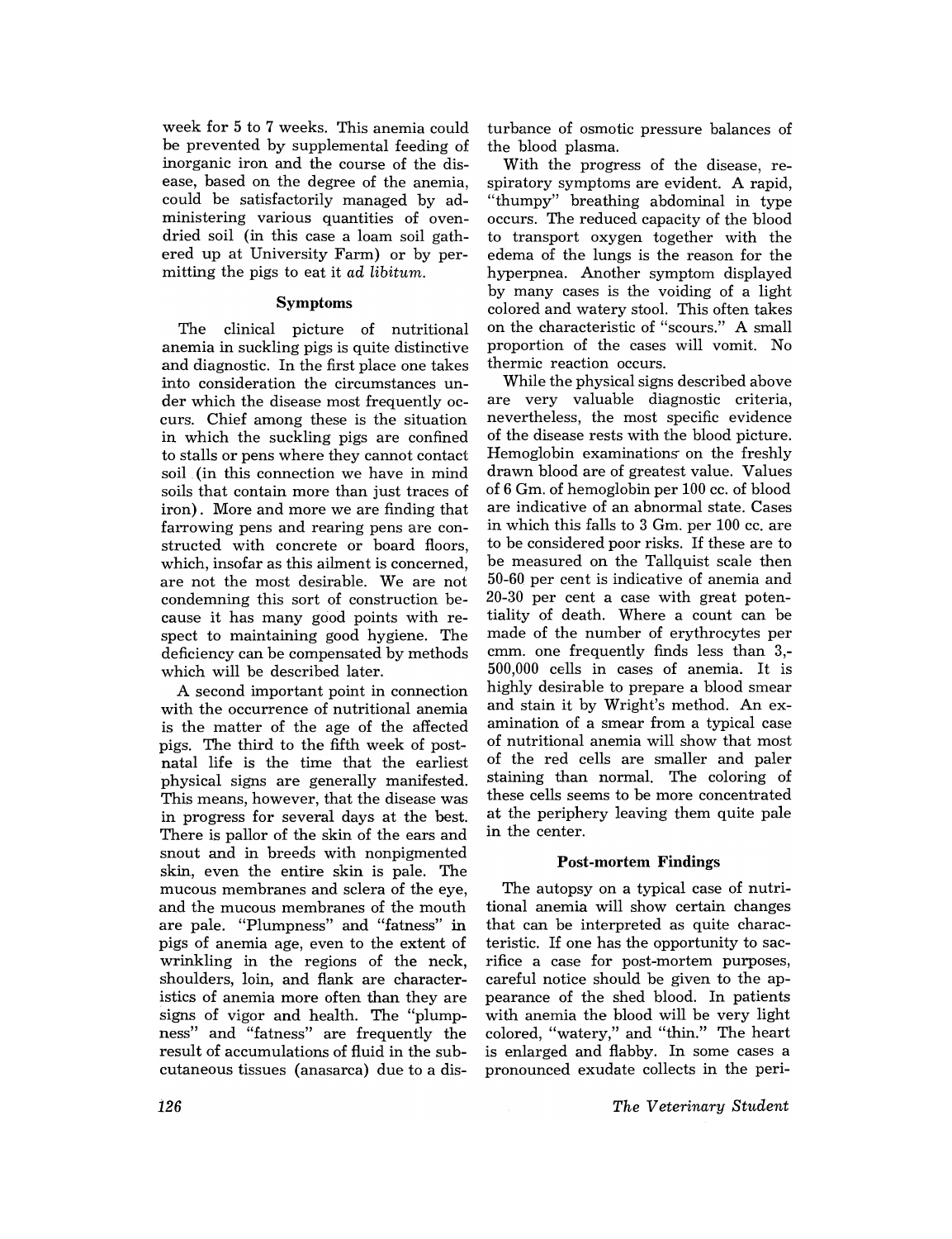cardial sac. This attaches to the epi- and pericardium and when the latter is removed it leaves a surface that resembles two buttered slices of bread that have been pulled apart (so-called "bread and butter" exudate). The liver is enlarged and mottled in appearance. Usually the abdominal cavity contains a large amount of fluid. Edema of the lungs is also a lesion in a great many cases. The mucous membranes throughout the body are anemic.

### Prevention and Treatment

In prevention and treatment of nutritional anemia, it must be remembered that iron is an essential constituent of the blood because it is the important part of hemoglobin. It is necessary for normal blood regeneration. Iron, therefore, is required in the prevention and treatment of nutritional anemia in suckling pigs. By permitting the young pigs to ingest soil we have repeatedly been successful in the prevention of this disease. It is important that they be able to obtain the soil as early as the fourth or fifth day following their birth and it should be available to them at all times up to the fourth or fifth week of life. It is quite possible that some soils do not contain enough iron to supply the requirements of the young pigs in which case it can be fortified by adding iron to it. To 10 pounds of damp soil (not powder dry, nor muddy wet) add from 10 to 15 tablespoonfuls of a solution of ferrous sulphate (ferrous sulphate 3 ounces, water 4 liters) . This amount of soil would be sufficient for 7 to 9 pigs for 3 to 4 days. It is sometimes necessary to administer treatment more direct and in this event, 1 teaspoonful of the above mentioned iron solution given once each day should suffice.

## Intrinsic Factor

During the past few years we have on several occasions experienced a situation which has been very interesting. From clinical appearance, blood picture findings, and post-mortem examinations, we have seen little pigs sick and dead with what we believed to be nutritional anemia due to an iron deficiency. Furthermore, the pigs in this case had full opportunity to consume soil and there was good indication that they had been eating it. By analysis, the iron content of the soils involved is not known but it is of interest to report that one of the farms is located in the iron mining section of Minnesota. Whether or not we were dealing with a deficiency of the so-called intrinsic or gastric factor, is not known. This factor is believed to be concerned as exerting an influence on the normal hematopoiesis.

Nutritional anemia, besides being a disease *sui generis* and one which can snuff out the life of the patient unless properly managed, places the patient in a favorable condition to contract and become affected by infectious and parasitic diseases. McNutt and Packer in the 1943 fall issue of this journal describe streptococcic infections in young pigs that had a definite history of anemia just prior to the time of contracting the infection or the infectious process was superimposed upon the existing anemia. We have seen some of the most severe cases of necrotic stomatitis and gingivitis in pigs also suffering from anemia or pigs that had had anemia. Many pigs will recover from the anemia but are left in a state where they subsequently fail to grow and develop economically. They are stunted.

## Hypersensitiveness

There sometimes occurs in young swine a symptom-complex marked by epileptiform seizures. Because of the circumstances surrounding its occurrence and its clinical manifestations, the condition belongs in the category of the hypersensitive, anaphylactic, or allergic phenomenon. The disease is striking to behold and engenders much interest to all coming in contact with it.

The history and clinical picture of this condition is remarkably similar in all cases. The first notice of any unusual or abnormal signs is the sudden onset and violent seizures displayed by the patient. These will occur within a very short period of time (a few seconds as a rule) after

*(Continued on page 160)* 

*Winter, 1944*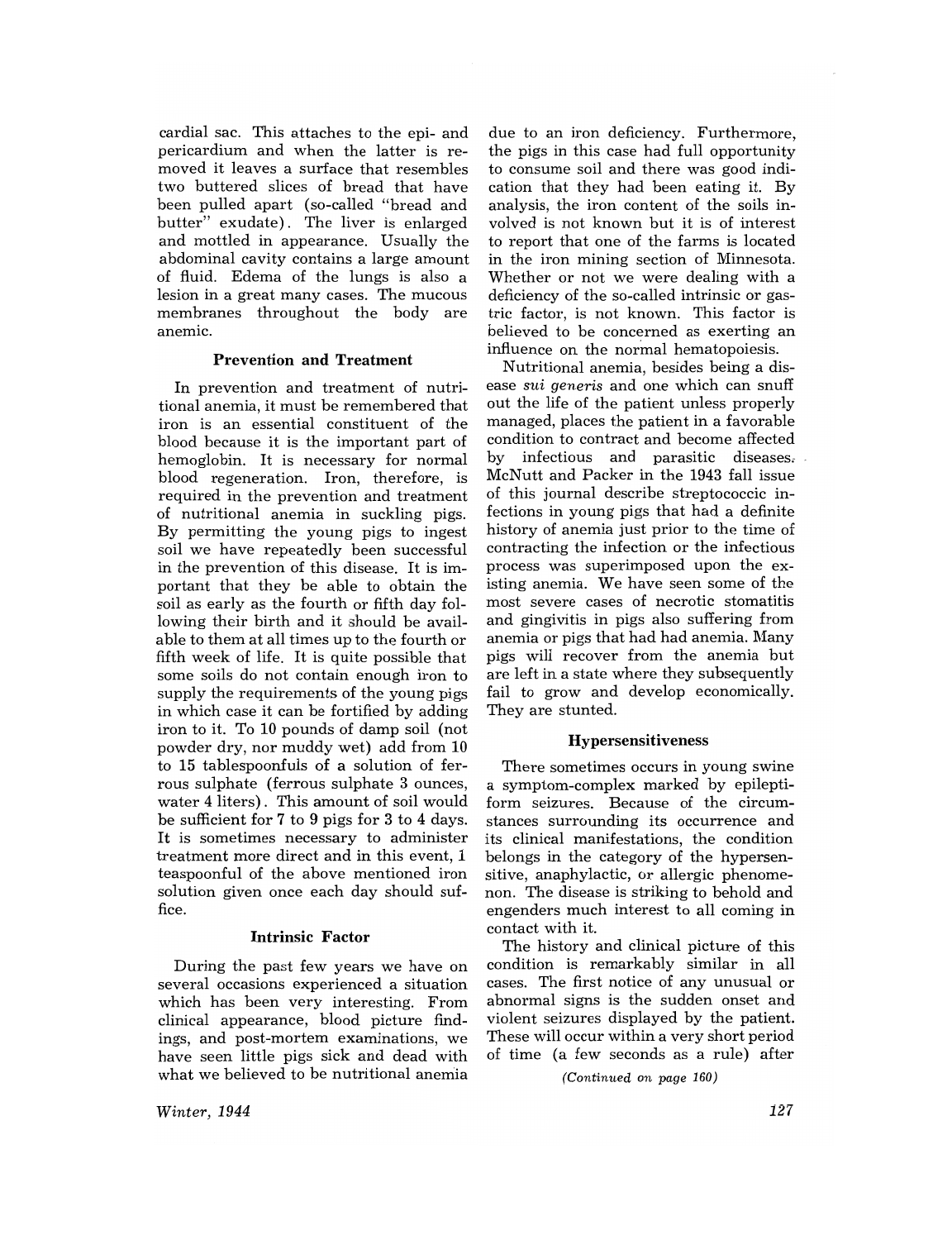## BOOK REVIEW

*The Practice* of *Veterinary Medicine.* D. H. Udall, B.S., D.Sc., Professor of Veterinary Medicine and Superintendent of the Ambulatory Clinic, Emeritus, in the New York State Veterinary College at Cornell University. 4th revised edition. 723 pages. 102 illustrations. Cloth. Published by the author, Ithaca, N. Y. Price, \$6.50.

The fourth edition of this book on veterinary medicine in  $10$  years indicates its popularity. Only 4 years intervened between the third edition and this new revision. Quoting from the author's preface: "A period of 4 or 5 years may be taken as a generation in the growth of medical knowledge."

Further information was necessary because of the progress which has been made in several fields, namely, the control of parasitic diseases, the employment of the sulfa drugs in certain infections, specific biological therapeutics, and disturbances resulting from faulty nutrition, all of which have received the careful attention of the author.

An examination of the references shows that facts from recent periodical literature are included to insure information of the latest research work. Much of the material is based upon the author's personal observations and experiences and the diction is in his characteristic style.

Although the latest edition contains almost 3 times as many pages as the first edition it has been kept comparatively free of material that is of no special interest to the busy practitioner, such as historical resumes and detailed accounts of research and experimental work. Its purpose remains, as it was primarily intended, to be a source of working knowledge.

## NUTRITITIONAl ANEMIA

*(Continued from page* 127)

the pig ingests food. From our experience, the particular food concerned consists in whole or in part of cow's milk but we have been informed by some folks that the symptom-complex has been observed in pigs that did not receive it. While we suspect that the particular causative factor is a food protein, we do not possess specific knowledge with respect to this point.

## Entrance of Foreign Protein

According to Rich (Physiological Reviews 1941, 21: 70 -), "When a foreign protein, whether bacterial or non-bacterial in origin, enters the tissues by whatever route, there ordinarily occurs in the body certain alterations which affect the reactivity of the tissues toward subsequent contact with the protein. When these alterations have occurred, the body is said to have become 'hypersensitive' to the foreign protein . . ." Accepting for the present that the proteins in cow's milk are the specific sensitizing factors, the next point is, when and how did the sensitization occur? We are not presuming to know the answer but it seems to the writer that the substance (proteins of the milk) entered the tissues from the gastro-intestinal tract. Pigs, after they are a week of age, will ingest foodstuff other than their mother's milk if they have the opportunity. Skim milk is a common foodstuff of swine and very often one finds that sows nursing pigs are fed skim milk as a part of their diet. After the protein is ingested it must reach the body tissues unaltered in order for it to effect the reactivity and thus create the hypersensitive state. This could occur in the stomach where some injury to the gastric mucosa existed. In support of the fact that injuries sometimes do exist in the gastric mucosa, we have seen ulcerative and erosion-like lesions in the stomachs of pigs that were less than 4 weeks of age. In other words, some of the factors considered necessary for the setup of a state of hypersensitivity occur in young swine.

*(Continued on page 163)* 

It is reported that Russia had 50,000 men in veterinary schools at the outbreak of the war.